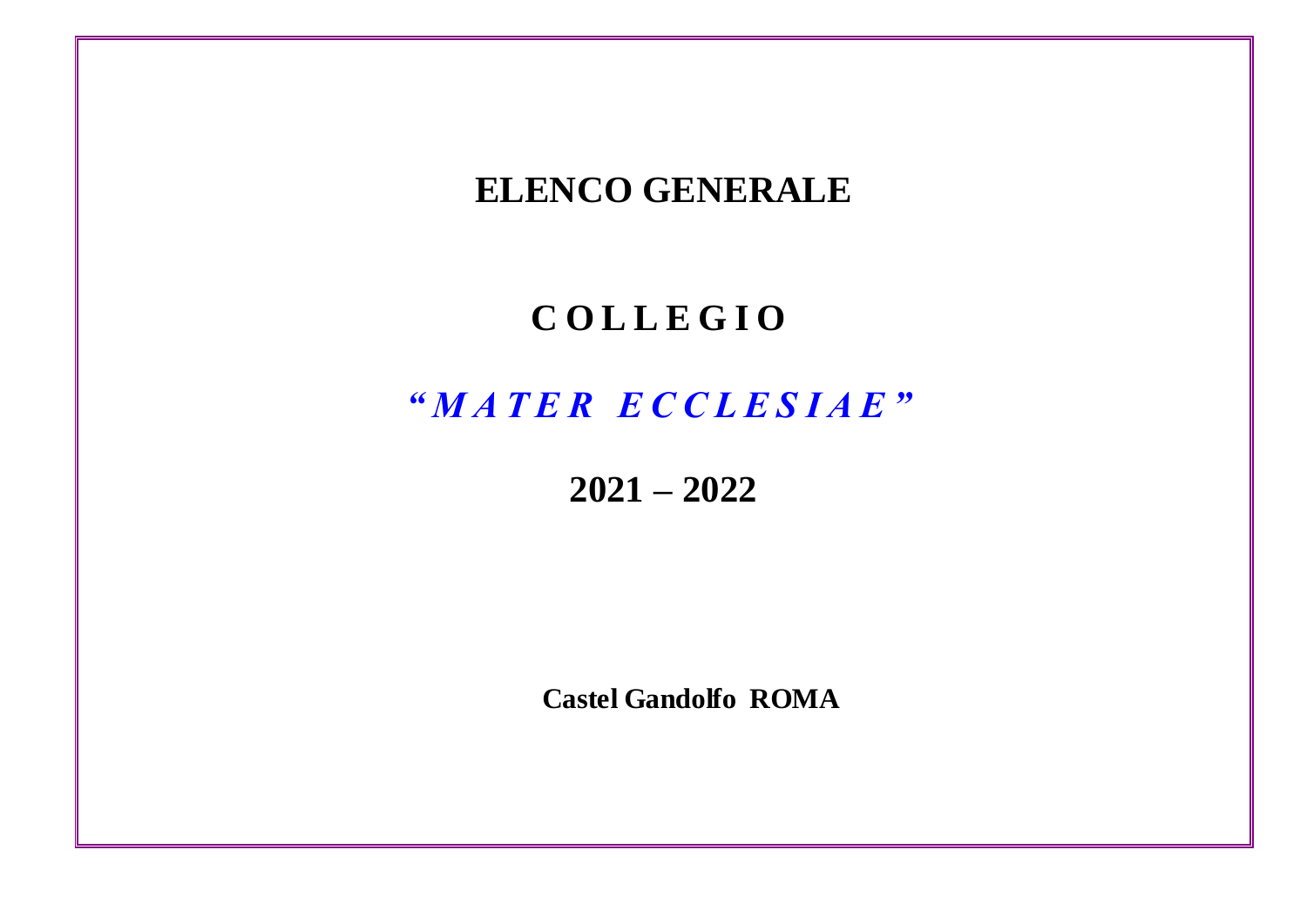## **AFRICA**

| progr.             | Cognome                | <b>Nome</b>                                  | Come è chiamata nel<br>Collegio | <b>NAZIONE</b>      | Congregazione                                          |
|--------------------|------------------------|----------------------------------------------|---------------------------------|---------------------|--------------------------------------------------------|
| 1.                 | <b>ANTONIO</b>         | Ana Cambongo                                 | Sr. Ana                         | <b>ANGOLA</b>       | Missionarias do Imaculado Coração de Maria             |
| 2.                 | <b>CHITONGUA</b>       | Ana José                                     | Sr. Ana José                    | <b>ANGOLA</b>       | Missionarias do Imaculado Coração de Maria             |
| 3.                 | <b>ISABEL</b>          | Yolanda Tangeniomuene                        | Sr. Yolanda                     | <b>ANGOLA</b>       | Irmas de Santa Catarina de Sena                        |
| $\boldsymbol{4}$ . | <b>ZANNOU</b>          | Mekpondon Célestine                          | Sr. Célestine                   | <b>BENIN</b>        | Institut des Soeurs de Saint Augustin                  |
| 5.                 | <b>METOGBE</b>         | Victoire                                     | Sr. Victoire                    | <b>BENIN</b>        | Institut des Servantes de la Lumière du Christ         |
| 6.                 | <b>AHOLOU</b>          | Céline                                       | Sr. Céline                      | <b>BENIN</b>        | Institut des Servantes de la Lumière du Christ         |
| 7.                 | <b>SAHGUI N'TIANGO</b> | <b>Bitebi Sabine</b>                         | Sr. Sabine                      | <b>BENIN</b>        | Soeurs de Sainte Marie de Torfou ##                    |
| 8.                 | <b>NIZEYIMANA</b>      | Jacqueline                                   | Sr. Jacqueline                  | <b>BURUNDI</b>      | Institut des Militantes de la Sainte Vierge            |
| 9.                 | <b>NDABUBAHE</b>       | Lydwine                                      | Sr. Lyduine                     | <b>BURUNDI</b>      | Institut des Militantes de la Sainte Vierge            |
| 10.                | <b>TOYI</b>            | Pétronie                                     | Sr. Pétronie                    | <b>BURUNDI</b>      | Famille des Disciples du Christ                        |
| 11.                | <b>NSENGIMANA</b>      | Christella                                   | Sr. Christella                  | <b>BURUNDI</b>      | Soe urs de Sainte Bernadette                           |
| 12.                | <b>KWIZERA</b>         | Emelancie                                    | Sr. Emelancie                   | <b>BURUNDI</b>      | Soeurs Bene Tereziya****                               |
| 13.                | <b>ROUAMBA</b>         | Céline                                       | Sr. Céline                      | <b>BURKINA FASO</b> | Soe urs de Sainte Marie de Torfou ##                   |
| 14.                | <b>KABORE</b>          | Kiswendsida Denise                           | Sr. Denise                      | <b>BURKINA FASO</b> | Soe urs de l'Immaculee Conception de Ouaga dougo u     |
| 15.                | <b>NGONO EKOA</b>      | Danielle                                     | Sr. Danielle                    | <b>CAMEROUN</b>     | Soeurs Bene Tereziya****                               |
| 16.                | <b>KHALIL</b>          | Fadia Loutfy Hendy                           | Sr. Fadia                       | <b>EGITTO</b>       | Soe urs Egyptiennes du Sacré Coeur                     |
| 17.                | <b>YOUSSEF</b>         | Olfat Ibrahim Kalf                           | Sr. Olfat                       | <b>EGITTO</b>       | Soeurs Egyptiennes du Sacré Coeur                      |
| 18.                | <b>SAMUEL</b>          | Eman Adly Marzouk                            | Sr. Eman                        | <b>EGITTO</b>       | Jesus and Mary Coptic                                  |
| 19.                | <b>FARAG</b>           | Sister Josepha A D Nagwa Farag<br>Zaki Farag | Sr. Josepha                     | <b>EGITTO</b>       | Jesus and Mary Coptic                                  |
| 20.                | <b>AWONA</b>           | Evelyn                                       | Sr. Evelyn                      | <b>GHANA</b>        | Sisters of Mary Immaculate                             |
| 21.                | <b>ZUURI</b>           | Hagar                                        | Sr. Hagar                       | <b>GHANA</b>        | Sisters of Mary Immaculate                             |
| 22.                | <b>MWANZUI</b>         | Monica James                                 | Sr. Monica                      | <b>KENYA</b>        | Sisters of St. Joseph, Catholic Archdiocese of Mombasa |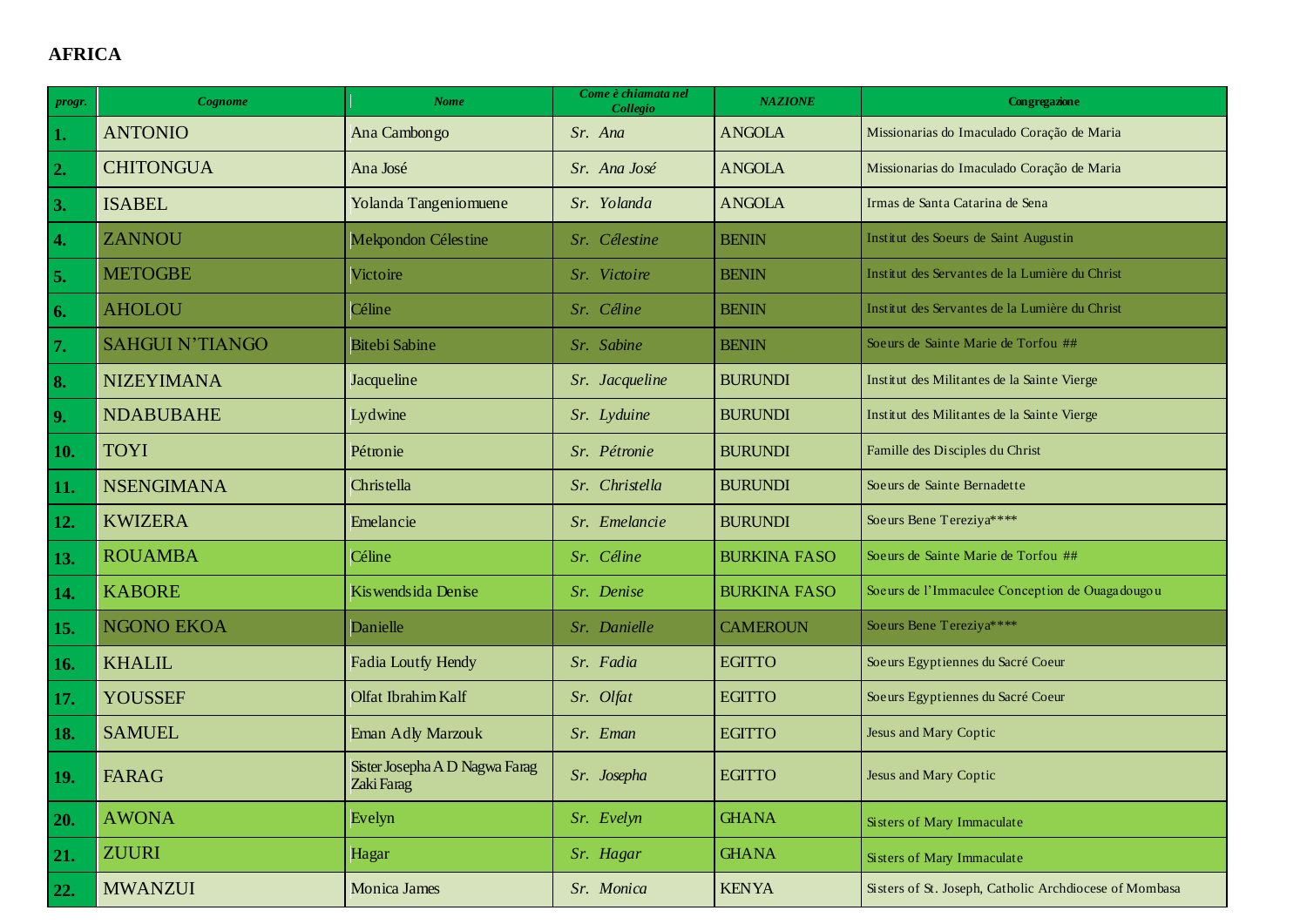| 23. | <b>RAZANADRAFARA</b>      | Sophie                  | Sr. Sophie       | <b>MADAGASCAR</b> | Soe urs du Coeur Immaculé du Marie de Diégo-Suarez  |
|-----|---------------------------|-------------------------|------------------|-------------------|-----------------------------------------------------|
| 24. | <b>OIO</b>                | <b>Toluwalope Clare</b> | Sr. Clare        | <b>NIGERIA</b>    | Sisters of St Michael the Archangel                 |
| 25. | <b>AKAN</b>               | Maria Njong             | Sr. Maria        | <b>NIGERIA</b>    | Sisters of St Michael the Archangel                 |
| 26. | <b>OKAFOR</b>             | Lorrita Chinenye        | Sr. Lorrita      | <b>NIGERIA</b>    | Little Lilies of Christ Sisters                     |
| 27. | <b>ANTHONY</b>            | Roseline Yebo           | Sr. Roseline     | <b>NIGERIA</b>    | Our Lady of Fatima Sisters                          |
| 28. | <b>PWAJOK</b>             | <b>Mildred Kaneng</b>   | Sr. Mildred      | <b>NIGERIA</b>    | Our Lady of Fatima Sisters                          |
| 29. | <b>OKOLO</b>              | <b>Esther Nkili</b>     | Sr. Esther       | <b>NIGERIA</b>    | Marist Daughters of Jesus the Good Shepherd         |
| 30. | <b>KAMBUMUSHI KOKO</b>    | Pauline                 | Sr. Pauline      | R.D.CONGO         | Srs du Coeur Immaculé de Marie de Kananga           |
| 31. | <b>BIMULOKO MUSANGU</b>   | Zenobith                | Sr. Zenobith     | R.D.CONGO         | Coeur Immaculé de la Bienheureuse Vierge de Kongolo |
| 32. | <b>MWAMINI</b>            | Henriette Bahufite      | Sr. Henriette    | R.D.CONGO         | Filles de Marie Reine des Apôtres de Bukavu         |
| 33. | <b>RIZIKI</b>             | Alphons ine Miburo      | Sr. Alphonsine   | R.D.CONGO         | Filles de Marie Reine des Apôtres de Bukavu         |
| 34. | <b>AKSANTE NGAMADHILE</b> | Solange                 | Sr. Solange      | R.D.CONGO         | Soeurs de la Charité Matemelle                      |
| 35. | <b>NYIRAHABIMANA</b>      | Marie Louise            | Sr. Marie Louise | <b>RWANDA</b>     | Soe urs de Saint Vincent de Paul de Lendelede       |
| 36. | <b>UWAMAHORO</b>          | Providence              | Sr. Providence   | <b>RWANDA</b>     | Soe urs de Saint Vincent de Paul de Lendelede       |
| 37. | <b>BAZIHIZINA</b>         | Marie Assoumpta         | Sr. M. Assunta   | <b>RWANDA</b>     | Soeurs Penitentes de Saint François d'Assise        |
| 38. | <b>UWIMANA</b>            | Cécile                  | Sr. Cécile       | <b>RWANDA</b>     | Soeurs Penitentes de Saint François d'Assise        |
| 39. | <b>NDACYAYISENGA</b>      | Epiphanie               | Sr. Epiphanie    | <b>RWANDA</b>     | Filles de la Résurrection                           |
| 40. | <b>MUKESHIMANA</b>        | Antoinette              | Sr. Antoinette   | <b>RWANDA</b>     | Filles de la Résurrection                           |
| 41. | <b>NYIRAMUTARAMBIEWA</b>  | Monique                 | Sr. Monique      | <b>RWANDA</b>     | Soe urs Franciscaines du Règne de Jésus-Christ      |
| 42. | <b>UWIRAGIYE</b>          | Eugénie                 | Sr. Eugénie      | <b>RWANDA</b>     | Soeurs Abizeramariya                                |
| 43. | <b>UWAMAHORO</b>          | Janvière                | Sr. Janvière     | <b>RWANDA</b>     | Soeurs Abizeramariya                                |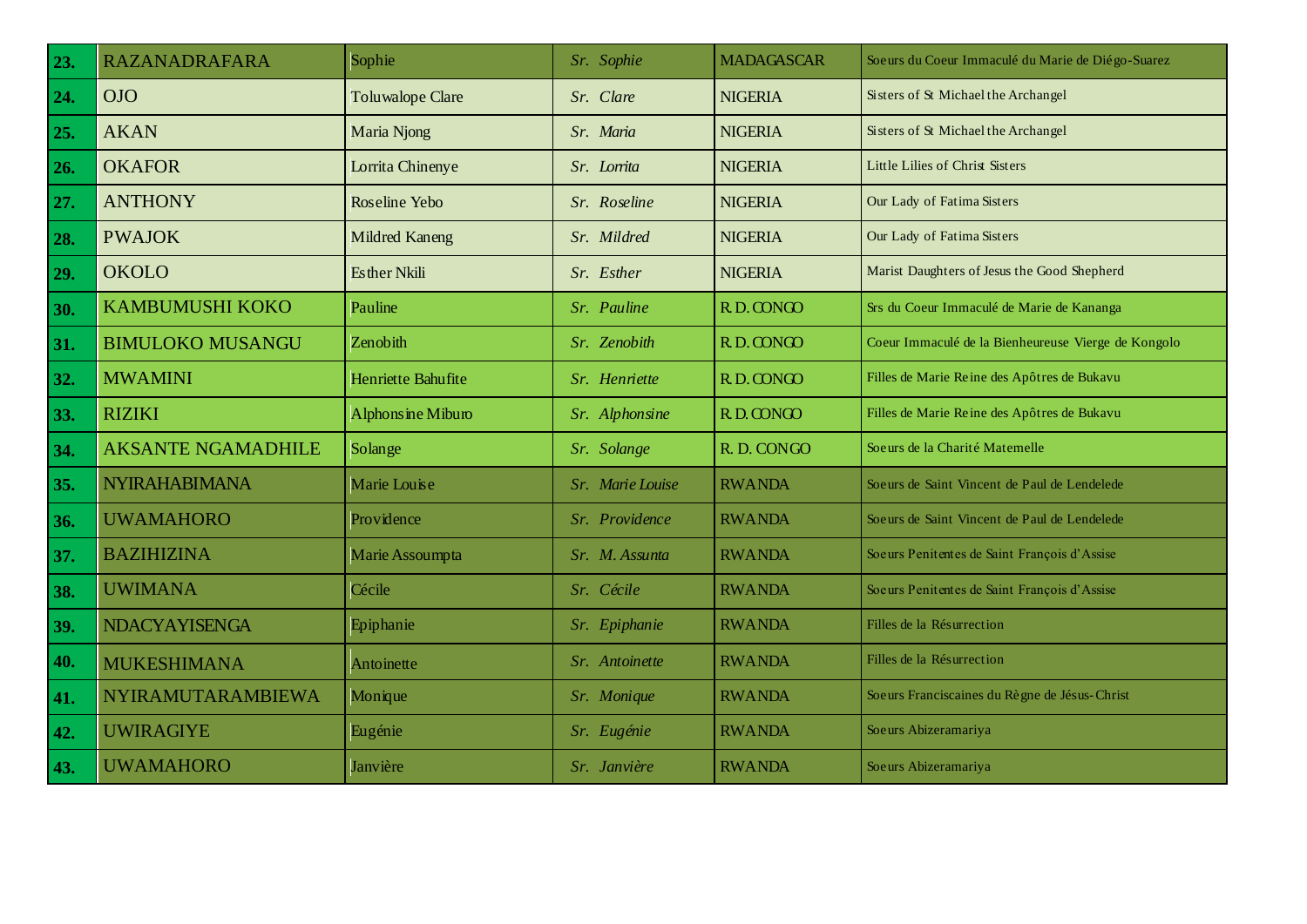| 44.        | <b>SHESHE</b>    | <b>Salome Robert</b> | Sr. Salome            | <b>TANZANIA</b> | Sisters of Our Lady of Usambara                    |
|------------|------------------|----------------------|-----------------------|-----------------|----------------------------------------------------|
| 45.        | <b>PIUS</b>      | Anna Sie             | Sr. Anna              | <b>TANZANIA</b> | Congr. of the Daughters of Mary                    |
| 46.        | <b>NADE</b>      | Mary Yaya            | Sr. Mary              | <b>TANZANIA</b> | Congr. of the Daughters of Mary                    |
| 47.        | <b>MUHAMILA</b>  | Levina Emmanuel      | Sr. Levina            | <b>TANZANIA</b> | Sisters of St. Therese of the Child Jesus - Bukoba |
| 48.        | <b>NAKIRAYI</b>  | Agnes                | Sr. Agnes             | <b>UGANDA</b>   | Immaculate Heart of Mary Reparatrix- Ggogonya      |
| <b>49.</b> | <b>AKANKWASA</b> | Cecilia              | Sr. Cecilia           | <b>UGANDA</b>   | Our Lady of Good Counsel of Mbarara                |
| 50.        | <b>NAMIREMBE</b> | Immaculate           | Sr. Immaculate        | <b>UGANDA</b>   | Good Samaritan Sisters                             |
| 51.        | <b>NAKATE</b>    | Prime Rose           | <i>Sr.</i> Prime Rose | <b>UGANDA</b>   | Good Samaritan Sisters                             |

## **AMERICA**

| progr. | <i>Cognome</i>        | Nome              | Come è chiamata nel<br>Collegio | <b>NAZIONE</b>     | <b>Congregazione</b>                         |
|--------|-----------------------|-------------------|---------------------------------|--------------------|----------------------------------------------|
| 52.    | <b>MELGAR</b>         | Suleyma Guadalupe | Sr. Suleyma                     | <b>EL SALVADOR</b> | Hermanas Franciscanas Misioneras de Jesus    |
| 53.    | <b>MANI LOPEZ</b>     | Ivett Judith      | <i>Sr. Ivett</i>                | <b>MESSICO</b>     | Misioneras de la Caridad de Maria Inmaculada |
| 54.    | <b>GARCIA AGUILAR</b> | Celsa Amparo      | <i>Sr.</i> Celsa                | <b>MESSICO</b>     | Hermanas Catequistas de Maria Santisima      |

## **ASIA**

| progr. | <b>Cognome</b> | <b>Nome</b>      | Come è chiamata nel<br><b>Collegio</b> | <b>NAZIONE</b>    | <b>Congregazione</b>                                                      |
|--------|----------------|------------------|----------------------------------------|-------------------|---------------------------------------------------------------------------|
| 55.    | <b>COSTA</b>   | Anupoma          | Sr. Anupoma                            | <b>BANGLADESH</b> | Catechist Srs. of the Immac Heart M. Queen of Angels (Shanti<br>Rani Srs) |
| 56.    | <sub>LI</sub>  | Shu Min          | Sr. Anna                               | <b>CINA</b>       | Nostra Signora dell'Immacolata Concezione                                 |
| 57.    | <b>ZHANG</b>   | Haifeng          | <i>Sr. Agnes</i>                       | <b>CINA</b>       | Miss. Srs of St Theresa of Inner Mongolia<br>Ple Sorelle di S. Teresa     |
| 58.    | <b>FANG</b>    | <b>Jiangping</b> | Sr. Teresina                           | <b>CINA</b>       | Missionaries of Sacred Heart of Jesus                                     |
| 59.    | YU             | Qiaoli           | Sr. Goretti                            | <b>CINA</b>       | Suore Missionarie di San Giuseppe                                         |
| 60.    | <b>MENG</b>    | Yalan            | Sr. Benedetta                          | <b>CINA</b>       | Suore Missionarie di San Giuseppe                                         |
| 61.    | <b>GUO</b>     | Zhenhui          | Sr. Caterina G.                        | <b>CINA</b>       | Piccole Sorelle del S. Cuore Misericordioso                               |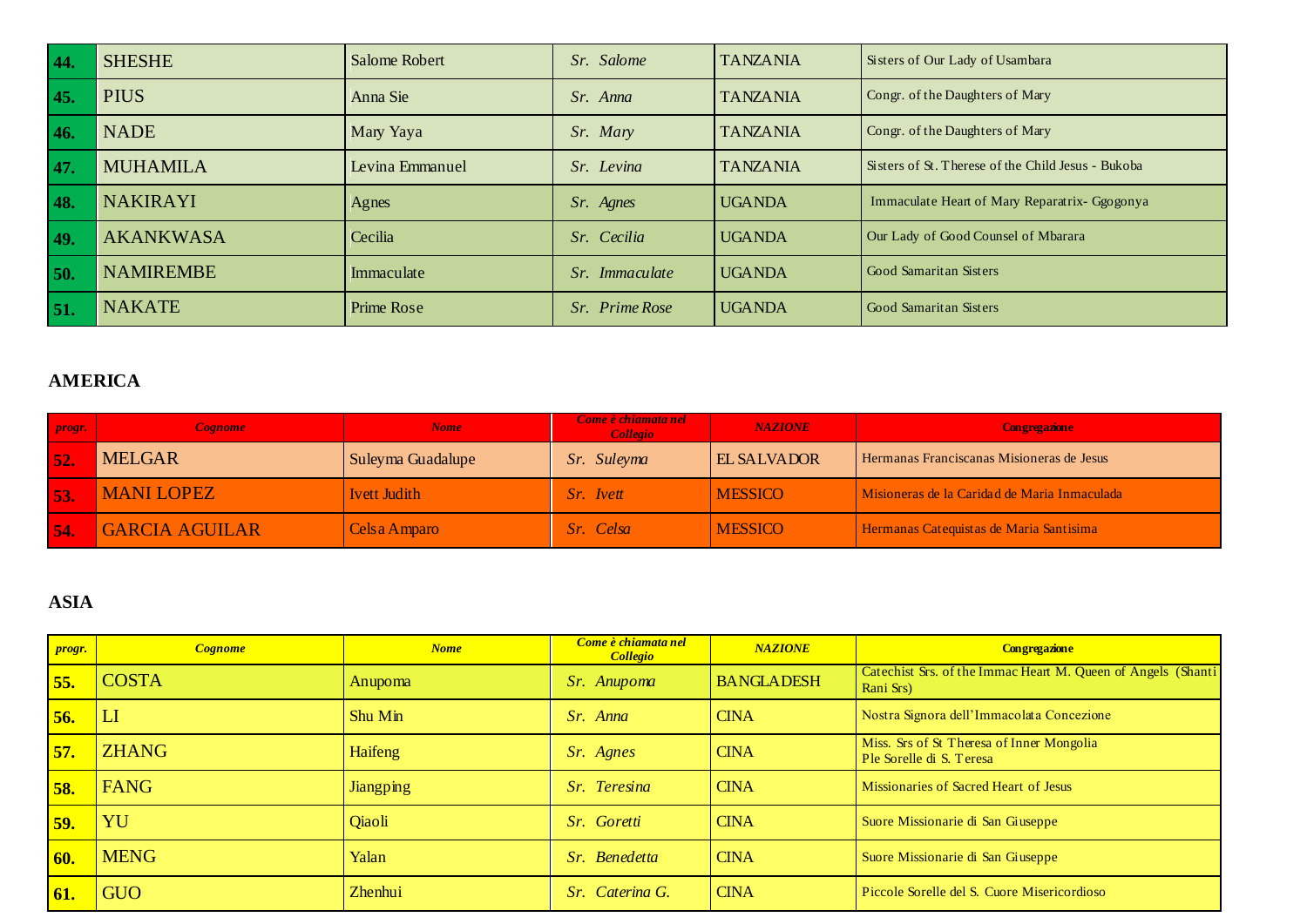| 62. | <b>ZHU</b>                              | Wenhua                 | Sr. Caterina Z.      | <b>CINA</b>       | Suore della Beata Maria Assunta Pallotta             |
|-----|-----------------------------------------|------------------------|----------------------|-------------------|------------------------------------------------------|
| 63. | <b>ZHAO</b>                             | <b>Jie</b>             | Sr. Lucia            | <b>CINA</b>       | Missionaries of Sacred Heart of Jesus                |
| 64. | <b>ZHANG</b>                            | Xingyan                | Sr. Chiara           | <b>CINA</b>       | The Little Sisters Of St. Theresa of the Child Jesus |
| 65. | <b>PORUTHUKARAN ANTONY</b>              | <b>Jeenamany</b>       | <b>Sr.</b> Jeen Mary | <b>INDIA</b>      | Sisters of the Adoration of the Blessed Sacrament    |
| 66. | <b>JOHN</b>                             | Littymol               | Sr. Reshmy           | <b>INDIA</b>      | <b>Congr. of Preshitharam Sisters</b>                |
| 67. | <b>KOCHUPARAMBIL</b><br><b>VARGHESE</b> | Lintu                  | Sr. Lintu            | <b>INDIA</b>      | Medical Sisters of St. Joseph                        |
| 68. | <b>BEHERA</b>                           | <b>Bharati Kumari</b>  | Sr. Bharati          | <b>INDIA</b>      | Sisters of St. Anne Bangalore                        |
| 69. | <b>JOHN</b>                             | Sahaya Anu Nisha       | Sr. Nisha            | <b>INDIA</b>      | Sisters of St. Anne Bangalore                        |
| 70. | <b>BABY</b>                             | Anila                  | Sr. Angelin          | <b>INDIA</b>      | Sisters of the Imitation Christ                      |
| 71. | <b>PHILIPOSE</b>                        | Kochurani              | Sr. Saswatha         | <b>INDIA</b>      | Sisters of the Imitation of Christ                   |
| 72. | <b>NICHOLAS</b>                         | Raji                   | Sr. Raji             | <b>INDIA</b>      | Dinasevanasabha (Servants of the poor)               |
| 73. | <b>MANDALA</b>                          | Sowjanya Kumari        | Sr. Sowjanya         | <b>INDIA</b>      | Sisters of St. Anne, Phirangipuram                   |
| 74. | <b>PAUL</b>                             | Soumya                 | Sr. Saumia           | <b>INDIA</b>      | <b>Congreg. of Teresian Carmelites</b>               |
| 75. | SINGARAYAN                              | <b>Mary Leenus</b>     | Sr. Leenus           | <b>INDIA</b>      | <b>Congreg. of Teresian Carmelites</b>               |
| 76. | <b>DHUGE</b>                            | <b>Is abela</b>        | Sr. Isabela          | <b>INDONESIA</b>  | <b>Congregation Imitationis Jesus</b>                |
| 77. | <b>MATHEW</b>                           | <b>Frederica Binti</b> | Sr. Frances          | <b>MALAYSIA</b>   | Congreg. of the Daughters of Carmel                  |
| 78. | <b>WAR</b>                              | <b>Khaing</b>          | Sr. Agatha           | <b>MYANMAR</b>    | Missionary Sisters of St. Paul                       |
| 79. | <b>HTET</b>                             | Naw Aye Aye            | Sr. Bemadette        | <b>MYANMAR</b>    | Sisters of St. Francis Xavier                        |
| 80. | <b>LABYE HKAWN</b>                      | Htoi                   | Sr. Christine        | <b>MYANMAR</b>    | Sisters of St. Francis Xavier                        |
| 81. | <b>MYINT</b>                            | Tin Tin                | Sr. Benedetta        | <b>MYANMAR</b>    | Zetaman Sisters of the Little Flower                 |
| 82. | <b>LIAN</b>                             | <b>Cing Than</b>       | Sr. Mary             | <b>MYANMAR</b>    | Little Way Sisters of St. Therese                    |
| 83. | <b>MAWI</b>                             | Thian Hrin             | Sr. Veronica         | <b>MYANMAR</b>    | Little Way Sisters of St. Therese                    |
| 84. | <b>TEPSOMPORN</b>                       | <b>Kany</b> aphutch    | Sr. Cecilia          | <b>THAILANDIA</b> | Srs. of the Sacred Heart of Jesus of Bangkok         |
| 85. | LE                                      | Thi Hong Van           | Sr. Hong Van         | <b>VIETNAM</b>    | Suore Amanti della Croce di Hung Hoa                 |
| 86. | <b>DINH</b>                             | Thi Lien               | Sr. Lien             | <b>VIETNAM</b>    | Daughters of Our Lady of the Holy Rosary of Bui Chu  |
| 87. | <b>DO</b>                               | Thi Le Nhi             | Sr. Le Nhi           | <b>VIETNAM</b>    | Secular Institute of Servants of God                 |